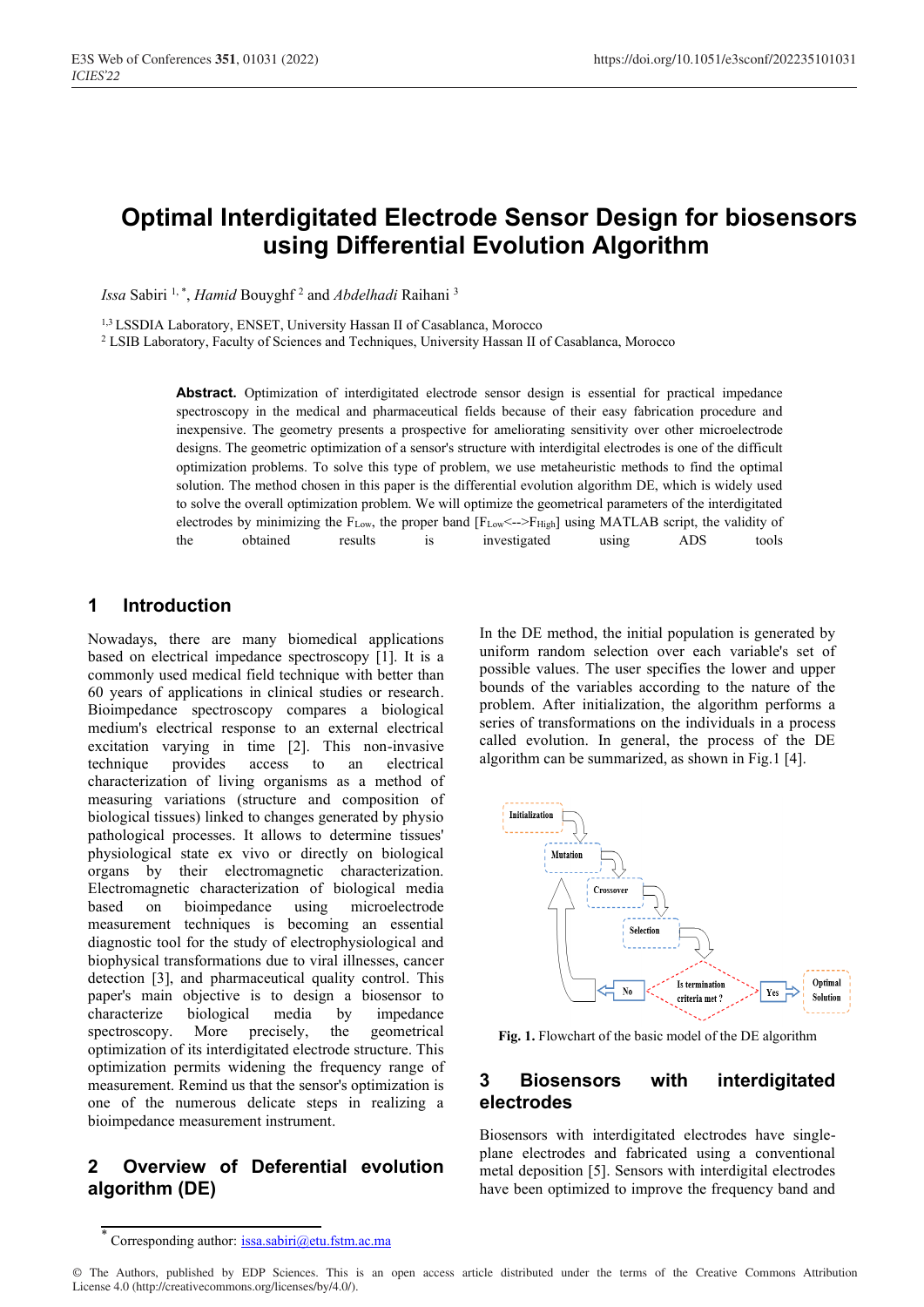developed to detect DNA sequences by impedance spectroscopy and blood analysis. As shown in Fig.2, an interdigital sensor consists of two comb-shaped metal electrodes, each electrode containing a width W, a length L of electrodes, and a space between two consecutive electrodes S.



**Fig. 2.** Similar circuit model of IDEs in a liquid environment

The principle of operation of an interdigital electrode sensor is similar to the parallel plate capacitor. The sensor is deposited on a substrate, and an electric field is generated by applying a voltage between the two electrodes. When a biological element is placed on the sensor, the electric field passes through this biological element [6]. Dielectric properties of the biological fluid and the geometry of the object to be measured impact the capacitance and conductance between the two electrodes. The electric field difference is used to define the effects of the biological environment relying on the application.

#### **3.1 Equivalent electrical circuit model**

The elements of the equivalent model can be expressed in terms of physical and electrical quantities, as showing in Fig.3 [7].



**Fig. 3.**Equivalent electrical circuit model

 $R_{sol}$  Refers to the resistance of the electrolyte solution or also the impedance modulus, it models the conductive effects of the medium beneath the effect of an electric field. This component is the sensitive element of the measurement. It is related to the conductivity of the

electrolyte medium  $\sigma_{Sol}$ , and the cell factor  $K_{Cell}$ according to the following expression [8]:

$$
R_{sol} = \frac{K_{cell}}{\sigma_{Sol}}
$$
 (1)

With:

$$
K_{Cell} = \frac{2}{(N-1)L} \frac{K(k)}{k(\sqrt{1-k^2})}
$$
 (2)

$$
K(k) = \int_0^1 \frac{1}{\sqrt{(1 - t^2)(1 - k^2 t^2)}} dt
$$
 (3)

$$
k = \cos\left(\frac{\pi}{2} \cdot \frac{w}{s+w}\right) \tag{4}
$$

N indicates the number of electrodes, S representing the spacing between two consecutive electrodes, W corresponds to the width of an electrode, and L refers to the length of an electrode.

Ccell corresponds to the Capacitance models the dielectric part of the medium under test. It represents the direct capacitive coupling between the two electrodes. This capacitance is related to the dielectric permittivity by:

$$
C_{cell} = \frac{\varepsilon_0 \varepsilon_{r \, sol}}{K_{cell}} \tag{5}
$$

$$
\varepsilon_{\text{r sol}} = \varepsilon_{\text{r water}} = 80\tag{6}
$$

The impedances describing the interface effects produced at the electrode-electrolyte interfaces are facilitated by the double-layer capacitance  $C_{dl}$ . These impedances are dependent on the type of material making up the electrodes and the electrolyte solution.

The capacitance that models the dielectric part of the medium under test means the unpretentious capacitive coupling between the two electrodes. This capacitance is related to the dielectric permittivity by:

$$
C_{dl} = 0.5. A. C_{dl,Surface} = 0.5. w. L. N. C_{dl,Surface} \qquad (7)
$$

A is the total electrode surface area. The factor of 0.5 corresponds to a single capacitance  $C<sub>dl</sub>$ , which is determined by half of the two interface capacitances resulting from the interface effects at the total electrode surface. In the case of interdigitated electrodes, this surface is equal to the electrode length multiplied by their width multiplied by the number of electrodes.

The characteristic double layer capacity  $C_{dI}$ , Surface is assumed to be equal to Stern's characteristic double layer capacity for electrolyte environments with a very high ionic concentration, C  $0 = 0.047$  F/m2.

From the equivalent electrical circuit Fig.3, the total impedance observed can be expressed as:

$$
Z(jw) = \frac{z_1}{j.w.c_{cell}.z_1 + 1}
$$
 (8)

With: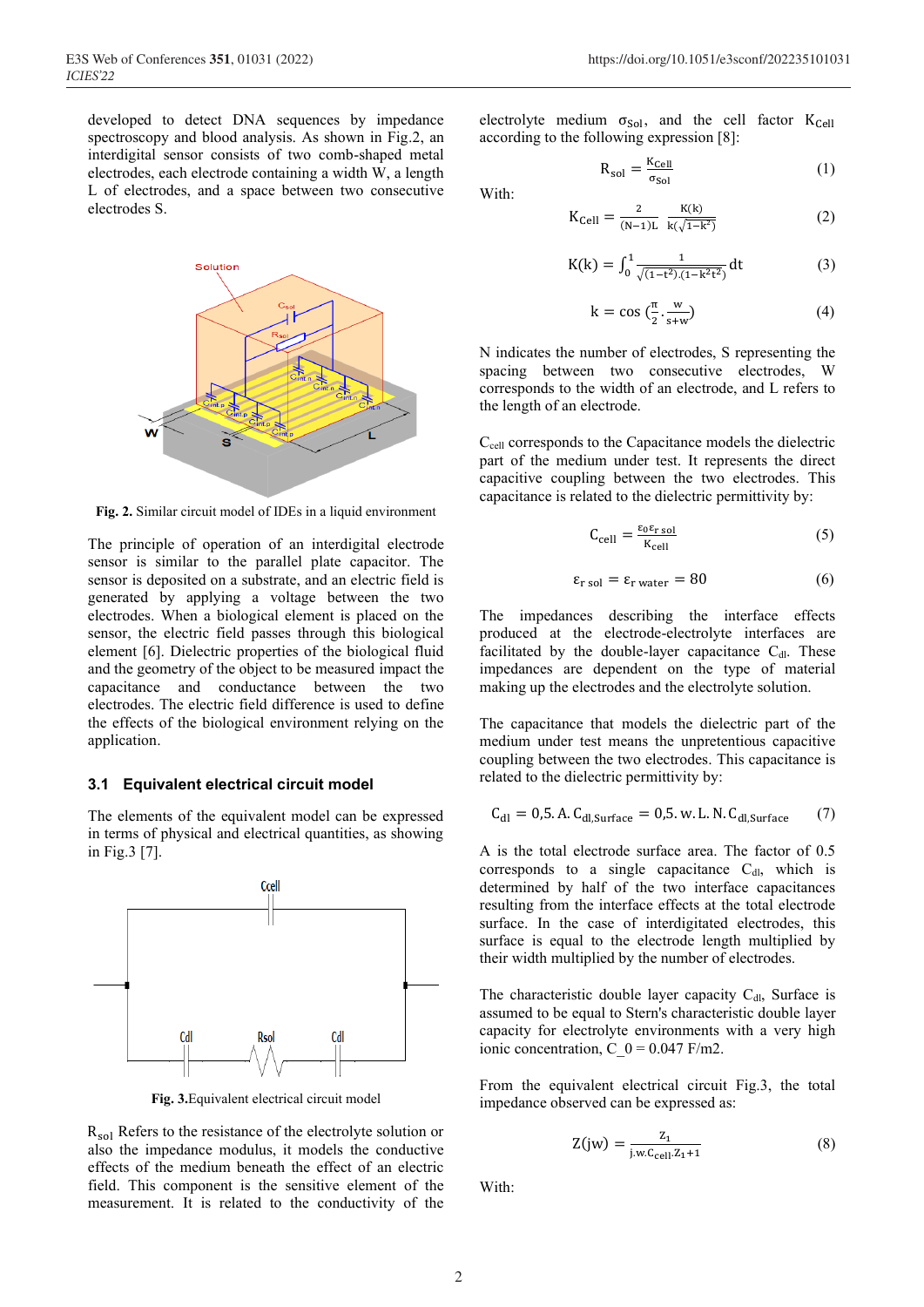The C<sub>dl</sub> double-layer capacitance shows a mainly capacitive phenomenon at frequencies lower than Flow (the low cut-off frequency). As a result, the impedance Z<sub>dl</sub> from the double layer is much higher than the resistance R<sub>Sol</sub> and donates mostly to the total impedance value Z.

The impedance decreases with increasing frequency up to  $F_{low}$ . However, above the cutoff frequency  $F_{low}$ , the double-layer capability does not intervene in the total impedance. The reason is that only the resistance  $R_{Sol}$  (or modulus of the total impedance) acts on impedances lower than F<sub>high</sub>, and C<sub>cell</sub> is not yet indicative. In this frequency range limited by Flow and Fhigh, the total impedance is independent of the frequency.

In this range, an actual result of the exact measurement of the biological sample is derived from the observed impedance based on the total impedance (e.g., the conductivity, which can be calculated from the  $R_{Sol}$ value). We can conclude that to increase the frequency measurement's sensitivity. We need to widen the frequency range in the dominant impedance spectrum of the  $R_{Sol}$  module. By extending the frequency range (called the useful frequency range), the interface phenomena represented by the double layer capacitance eliminated and achieved by shifting the low cut-off frequency Flow as low as possible.

 $\checkmark$  For the low frequencies  $f < F_{Low}$ :

The total impedance depends only on the double layer capacity  $C_{dl}$ .

$$
Z_1(f) = R_{Sol} + \frac{2}{j.\omega.C_{dl}}
$$
 (10)

$$
Z_{1\text{ total}}\text{ (f)} = \frac{1}{N} \left( \frac{K_{\text{cell}}}{\sigma_{\text{Sol}}} + \frac{2}{j.\pi \text{ f.A.C}_{\text{Stern,Surface}}} \right) \qquad (11)
$$

 $\checkmark$  For the band  $F_{Low} \leq f \leq F_{High}$ :

The impedance turns on the resistance of the medium.

$$
Z_{2\text{ total}}\text{ (f)} = \frac{R_{sol}}{N}\tag{12}
$$

 $\checkmark$  For the high frequencies  $f > F_{High}$ :

The impedance depends on the  $C_{cell}$  capacity of the cell

$$
Z_{3 \text{ total}} \text{ (f)} = \frac{1}{N} \frac{R_{sol}}{1 + j.2 \pi f C_{cell} R_{sol}} \tag{13}
$$

We are interested in the frequency band limited by  $F_{Low}$ and F<sub>High</sub>.

$$
F_{\text{Low}} = \frac{\sigma_{\text{Sol}}}{0.5 \cdot \pi \cdot w \cdot \text{LN} \cdot C_{\text{DL} surface} \cdot K_{\text{Cell}}}
$$
(14)

$$
F_{\text{High}} = \frac{\sigma_{\text{Sol}}}{2 \pi \epsilon_0 \epsilon_{\text{r Sol}}}
$$
 (15)

#### **3.2 Formulation of the optimization problem**

We will optimize our geometrical structure of the interdigital electrode by minimizing  $F_{Low}$ , which means enlarging the proper band  $[F_{Low} \leftarrow \rightarrow F_{High}]$ . Therefore, our objective function to be minimized will be provided by equation (14). The values of the constants used are shown in Table 1, and the constraints on the limits of variation of the problem parameters are presented in Table 2.

**Table 1**.Values of the constants used

| Constant         | Value                    |
|------------------|--------------------------|
| $\sigma$ Sol     | $0.7$ S/m                |
| $C_{DL,Surface}$ | $0.047$ F/m <sup>2</sup> |
| N                | 40                       |

**Table 2.**The geometric constraints

| Parameter | VarMin              | VarMax            |
|-----------|---------------------|-------------------|
| W         | Wmin = $10^{-3}$ µm | $W$ max = 100 µm  |
|           | Smin = $10^{-4}$ µm | $Smax = 50 \mu m$ |
|           | $Lmin = 0.1$ mm     | $Lmax = 9$ mm     |

The parameters of the DE algorithm are given in Table 3. For the DE algorithm, we have chosen 100 for the number of population and 1000 for the number of iterations, with d=3 numbers of decision variables.

**Table 3.**The parameters of the DE algorithm

| Maxit | nPop |  |
|-------|------|--|
| 1000  | 100  |  |

#### **3.3 Optimization result**

For interdigital electrode design, the ED algorithm begins by creating initial individuals at random, where each individual is defined by its three genes [W=chrom  $(:,1)$ , S = chrom  $(:,2)$ , L = chrom  $(:,3)$ ], representing the geometrical parameters of the electrode layout, and must respect the limits of the variables Table 3 (Upper and Lower bound). Fig.4 shows the objective function  $(F_{Low})$ as a function of number iterations, while Table 4 represent the optimization result of each parameter.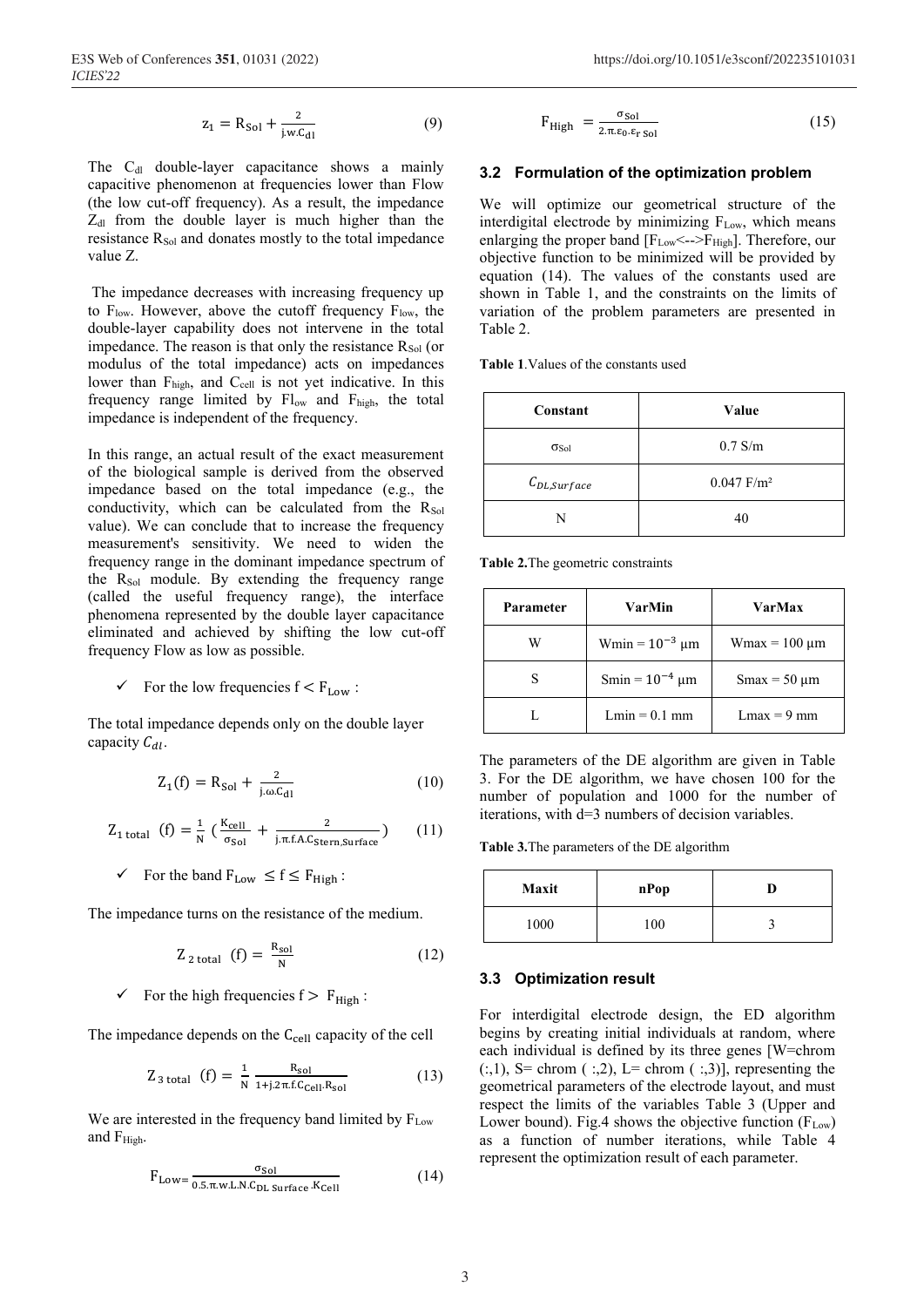### **Table 4.**Optimization result

| Parameter      | Value       |
|----------------|-------------|
| $W_{opt}$      | $100 \mu m$ |
| $S_{opt}$      | $50 \mu m$  |
| $L_{opt}$      | 2.84 mm     |
| $F_{Low\_opt}$ | 46.22 Khz   |

A robustness test on the cost function has been planned to verify the algorithm's convergence towards the exact optimum. In Fig.5, we show the results obtained from the boxplot.









The results found show very clearly that the algorithm applied to the cost function converges approximately to 46.22 khz value. In order to confirm the results obtained, we will simulate the circuit model using the Advanced Design System (ADS) tools as showing in the Fig.6. As shown in Fig.7, the simulation result is almost the same result obtained by the DE algorithm with a low error of 0.47%.



Fig. 7. Impedance  $z(\Omega)$  vs Frequency (khz)

Freq (Khz)

Table 5 shows the resistance and capacities calculate with the previous equations, using the optimal parameters found by the DE algorithm.